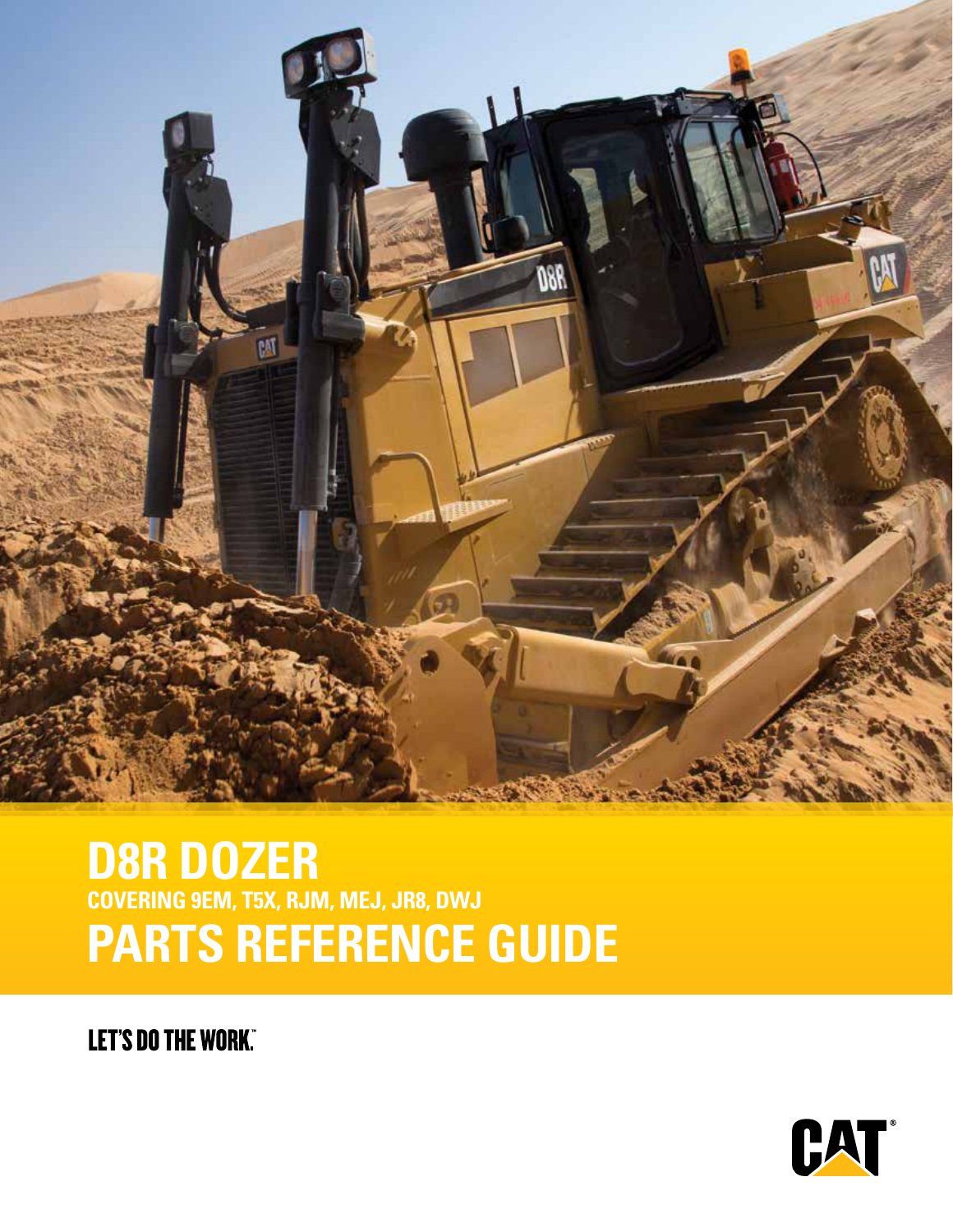|                                     |                                                   | <b>STANDARD MAINTENANCE GREASES</b>               |                                               | <b>GREASES FOR UNIQUE APPLICATIONS</b><br><b>AND ENVIRONMENTS</b>  |                           |  |  |
|-------------------------------------|---------------------------------------------------|---------------------------------------------------|-----------------------------------------------|--------------------------------------------------------------------|---------------------------|--|--|
| <b>Previous Cat Product Name</b>    | <b>Cat Ultra</b><br>5 Moly                        | <b>Cat Ultra</b><br>5 Moly                        | <b>Cat Advanced</b><br>3 Moly                 | <b>Cat Desert Gold</b>                                             | <b>Cat Multipurpose</b>   |  |  |
| <b>Current Cat Product Name</b>     | <b>Cat Extreme</b><br><b>Application Grease 1</b> | <b>Cat Extreme</b><br><b>Application Grease 2</b> | <b>Cat Prime</b><br><b>Application Grease</b> | <b>Cat Extreme</b><br><b>Application Grease -</b><br><b>Desert</b> | <b>Cat Utility Grease</b> |  |  |
| <b>Grade (NLGI)</b>                 | 1                                                 | $\mathbf 2$                                       | $\mathbf{2}$                                  | 2                                                                  | $\mathbf 2$               |  |  |
| <b>Melting point (deg C)</b>        | $>260$                                            | $>260$                                            | 260                                           | 280                                                                | 260                       |  |  |
| <b>Ambient Temperature (deg C)</b>  | $-35$ to $+40$                                    | $-30$ to $+50$                                    | $-20$ to $+40$                                | $-30$ to $+50$                                                     | $-30$ to $+40$            |  |  |
| <b>Base Oil Type</b>                | <b>Mineral</b>                                    | <b>Mineral</b>                                    | <b>Mineral</b>                                | <b>Mineral</b>                                                     | <b>Mineral</b>            |  |  |
| <b>Cartridge</b><br>(390 g / 14 oz) | 452-5996                                          | 452-6001                                          | 452-6006                                      | 452-6016                                                           | 452-6011                  |  |  |
| Plastic Pail (16 kg / 35 lb)        | 452-5999                                          | 452-6004                                          | 452-6009                                      | 452-6019                                                           | 452-6014                  |  |  |
| Keg (55 kg / 120 lb)                | 452-5998                                          | 452-6003                                          | 452-6008                                      | 452-6018                                                           | 452-6013                  |  |  |
| <b>CAT</b>                          | CôT<br>C۵I                                        | CAT                                               |                                               |                                                                    |                           |  |  |





Up to 12,000-hour (or 6-year) drain interval with an addition of Cat Extender at 6,000-hours and yearly S•O•S<sup>sM</sup> coolant sampling analysis.

|            | <b>CAT ELC<sup>®</sup> PREMIX LOWERS MAINTENANCE COSTS</b><br>AND ENSURES EXTENDED LIFE COOLANT |            | <b>COOLANT PERFORMANCE</b> | <b>CAT ELC® EXTENDER ENSURES EXTENDED LIFE</b> | <b>COOLING CONDITIONER FOR</b><br><b>ALUMINUM COMPONENTS</b> |  |  |
|------------|-------------------------------------------------------------------------------------------------|------------|----------------------------|------------------------------------------------|--------------------------------------------------------------|--|--|
| 5 liters   | 20 liters                                                                                       | 210 liters | 0.9 liter                  | 3.8 liters                                     | 74 ml                                                        |  |  |
| 205-6611   | 205-6612                                                                                        | 205-6613   | 119-5152                   | 210-0786                                       | 369-0805                                                     |  |  |
| <b>CAF</b> |                                                                                                 |            |                            | CAT                                            |                                                              |  |  |

## **GREASES D8R**

| SCHEDULED MAINTENANCE PARTS |                                 |  |  |  |  |  |  |
|-----------------------------|---------------------------------|--|--|--|--|--|--|
|                             | <b>GREASES</b>                  |  |  |  |  |  |  |
|                             | <b>PLANNED MAINTENANCE KITS</b> |  |  |  |  |  |  |

This guide is designed to provide you with a quick reference for the parts and part numbers you need to keep your Cat D8 Dozer running at peak efficiency.

#### **MAINTENANCE**

Proactive preventative maintenance extends the life of your machine and protects your investment. Only Caterpillar knows Cat equipment's filtration and lubrication requirements and offers parts kits to match your machine's maintenance cycles.

#### **REPLACEMENT PARTS**



Proper maintenance minimizes the need for repair and replacement. In the event that replacement parts are required, the use of genuine Cat parts helps maximize machine performance and maintains high resale value.

> Our greases are designed to get the longest life, unmatched moisture resistance, lowest component wear and best corrosion protection for your application.

Thank you for selecting the Cat**®** D8R Dozer.

# **PROTECT YOUR INVESTMENT WITH GENUINE CAT® PARTS**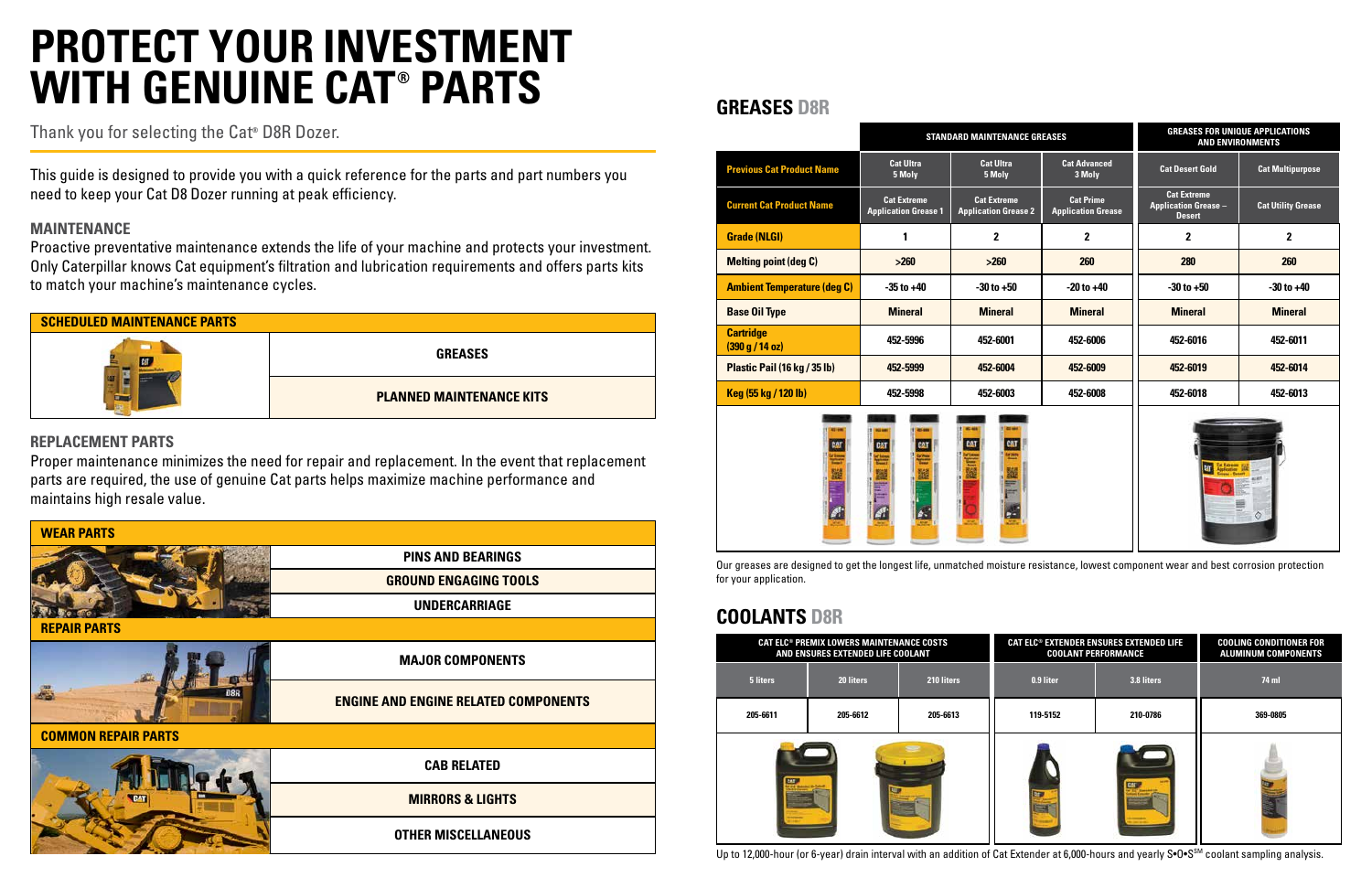# **PLANNED MAINTENANCE KITS D8R**

| <b>DOZER</b>   |                  | $\overline{A}$           |                                           |                                 |                          |                           |                             |                        | $\mathbf{B}$                       |                                   |          |                                                  |                          |                                 |                          |                          |
|----------------|------------------|--------------------------|-------------------------------------------|---------------------------------|--------------------------|---------------------------|-----------------------------|------------------------|------------------------------------|-----------------------------------|----------|--------------------------------------------------|--------------------------|---------------------------------|--------------------------|--------------------------|
|                |                  |                          | <b>Engine Oil Filter</b><br><b>Change</b> | <b>Engine Oil Filter Change</b> |                          | <b>Fuel Filter Change</b> |                             | <b>Air Filter</b>      |                                    | <b>Transmission Filter Change</b> |          | <b>Hydraulic Filter Change (Steering Charge)</b> |                          |                                 |                          |                          |
| Sales<br>Model | Prefix           | <b>Element</b>           | Oil Qty (L)<br>DEO-ULS™                   | <b>Element</b>                  | Oil Qty (L) DEO-<br>ULS™ | <b>Primary</b><br>Element | <b>Secondary</b><br>Element | <b>Primary Element</b> | Secondary Element<br>(if required) | <b>Filter Element</b>             | Seal     | <b>Steering Filter</b><br><b>Element</b>         | Seal O-Ring /<br>Gasket  | <b>Filter Element</b><br>Case   | <b>Seal O-Ring</b>       | Seal-O-Ring              |
|                | 9EM              | 1R-1808                  | 42                                        | $\overline{\phantom{a}}$        | $\overline{\phantom{m}}$ | 326-1642                  | 1R-0749                     | 61-2505                | 61-2506                            | 132-8875                          | 2S-8439  | 132-8875                                         | 2S-8439                  | 1R-0735                         | 5H-6733                  | 7D-1195                  |
|                | T <sub>5</sub> X | 1R-1808                  | 42                                        | $\hspace{0.1mm}-\hspace{0.1mm}$ | $\overline{\phantom{0}}$ | 326-1642                  | 1R-0749                     | 61-2505                | 61-2506                            | 132-8875                          | 2S-8439  | 132-8875                                         | 2S-8439                  | 1R-0735                         | 5H-6733                  | 7D-1195                  |
|                | <b>RJM</b>       | 1R-1808                  | 42                                        | $\overline{\phantom{a}}$        | $\overline{\phantom{0}}$ | 326-1642                  | 1R-0749                     | 61-2505                | 61-2506                            | 337-5270                          | 095-1678 | 465-6506                                         | $\overline{\phantom{0}}$ | 1R-0777                         | 5H-6733                  | 7D-1195                  |
| D8R            | <b>MEJ</b>       | 1R-1808                  | 42                                        | $\overline{\phantom{m}}$        | $\overline{\phantom{0}}$ | 326-1642                  | 1R-0749                     | 61-2505                | 61-2506                            | 337-5270                          | 095-1678 | 465-6506                                         | $\overline{\phantom{0}}$ | 1R-0777                         | 5H-6733                  | 7D-1195                  |
|                | JR8              | $\overline{\phantom{0}}$ | $\overline{\phantom{a}}$                  | 1R-1808                         | 43                       | 326-1643                  | $(2) 1R-0749$               | 61-2505                | 61-2506                            | 337-5270                          | 095-1678 | 225-4118                                         | $\overline{\phantom{0}}$ | $\overline{\phantom{m}}$        | $\overline{\phantom{0}}$ | $\overline{\phantom{0}}$ |
|                | <b>DWJ</b>       | $\overline{\phantom{0}}$ | $\overline{\phantom{a}}$                  | 1R-1808                         | 43                       | 326-1643                  | $(2) 1R-0749$               | $61 - 2505$            | 61-2506                            | 337-5270                          | 095-1678 | 225-4118                                         | $\overline{\phantom{0}}$ | $\hspace{0.1mm}-\hspace{0.1mm}$ | $-$                      | $\overline{\phantom{0}}$ |

| <b>DOZER</b>                 |                  |                            |                                    |                           | $\mathbf c$              |                     |                                          | $\mathbf D$        |                                          |                                                        |                                                   |  |  |
|------------------------------|------------------|----------------------------|------------------------------------|---------------------------|--------------------------|---------------------|------------------------------------------|--------------------|------------------------------------------|--------------------------------------------------------|---------------------------------------------------|--|--|
|                              |                  | <b>Cabin Air</b>           |                                    | <b>Air Filter</b>         |                          | <b>Transmission</b> | <b>Transmission</b><br><b>Oil Change</b> | <b>AC Receiver</b> | <b>Crankcase</b>                         | <b>Hydraulic</b><br><b>System Oil</b><br><b>Change</b> | <b>Final Drive</b><br><b>Oil Change</b><br>(Each) |  |  |
| <b>Sales</b><br><b>Model</b> | Prefix           | Recirculat-<br>ing Element | <b>Fresh Air</b><br><b>Element</b> | Primary<br><b>Element</b> | <b>Secondary Element</b> | <b>Breather</b>     | Oil Qty (L)                              | <b>Dryer</b>       | <b>Engine Breather</b><br><b>Element</b> | Oil Qty (L)                                            | Oil Qty (L)                                       |  |  |
|                              | 9EM              | 6T-5068                    | 6T-0988                            | $61 - 2505$               | 61-2506                  | 9G-5127             | 170                                      | 3E-3535            | 4N-4668                                  | 120                                                    | 12                                                |  |  |
|                              | T <sub>5</sub> X | 6T-5068                    | 6T-0988                            | $61 - 2505$               | 61-2506                  | 9G-5127             | 170                                      | 3E-3535            | 4N-4668                                  | 120                                                    | 12                                                |  |  |
| D8R                          | <b>RJM</b>       | 112-7448                   | 396-7087                           | $61 - 2505$               | $61 - 2506$              | 9G-5127             | 170                                      | 106-5534           | 4N-4668                                  | 120                                                    | 12                                                |  |  |
|                              | MEJ              | 112-7448                   | 396-7087                           | $61 - 2505$               | $61 - 2506$              | 9G-5127             | 170                                      | 106-5534           | 4N-4668                                  | 120                                                    | 12                                                |  |  |
|                              | JR8              | 112-7448                   | 396-7087                           | $61 - 2505$               | 61-2506                  | 9G-5127             | 155                                      | 106-5534           | 4N-4668                                  | 132                                                    | 12.5                                              |  |  |
|                              | <b>DWJ</b>       | 112-7448                   | 396-7087                           | $61 - 2505$               | 61-2506                  | 9G-5127             | 155                                      | 106-5534           | 4N-4668                                  | 132                                                    | 12.5                                              |  |  |

|      |             | PARTS MAINTENANCE KITS |               |   |
|------|-------------|------------------------|---------------|---|
| 250  | $\mathsf A$ |                        |               |   |
| 500  | $\mathsf A$ | $\sf B$                |               |   |
| 750  | $\mathsf A$ |                        |               |   |
| 1000 | $\mathsf A$ | $\sf B$                | $\mathbb C$   |   |
| 1250 | $\mathsf A$ |                        |               |   |
| 1500 | $\mathsf A$ | $\sf B$                |               |   |
| 1750 | $\mathsf A$ |                        |               |   |
| 2000 | $\mathsf A$ | $\sf B$                | $\mathbb C$   | D |
| 2250 | $\mathsf A$ |                        |               |   |
| 2500 | A           | $\sf B$                |               |   |
| 2750 | $\mathsf A$ |                        |               |   |
| 3000 | $\mathsf A$ | $\sf B$                | $\mathbf C$   |   |
| 3250 | $\mathsf A$ |                        |               |   |
| 3500 | $\mathsf A$ | $\sf B$                |               |   |
| 3750 | A           |                        |               |   |
| 4000 | $\mathsf A$ | $\sf B$                | ${\mathbb C}$ | D |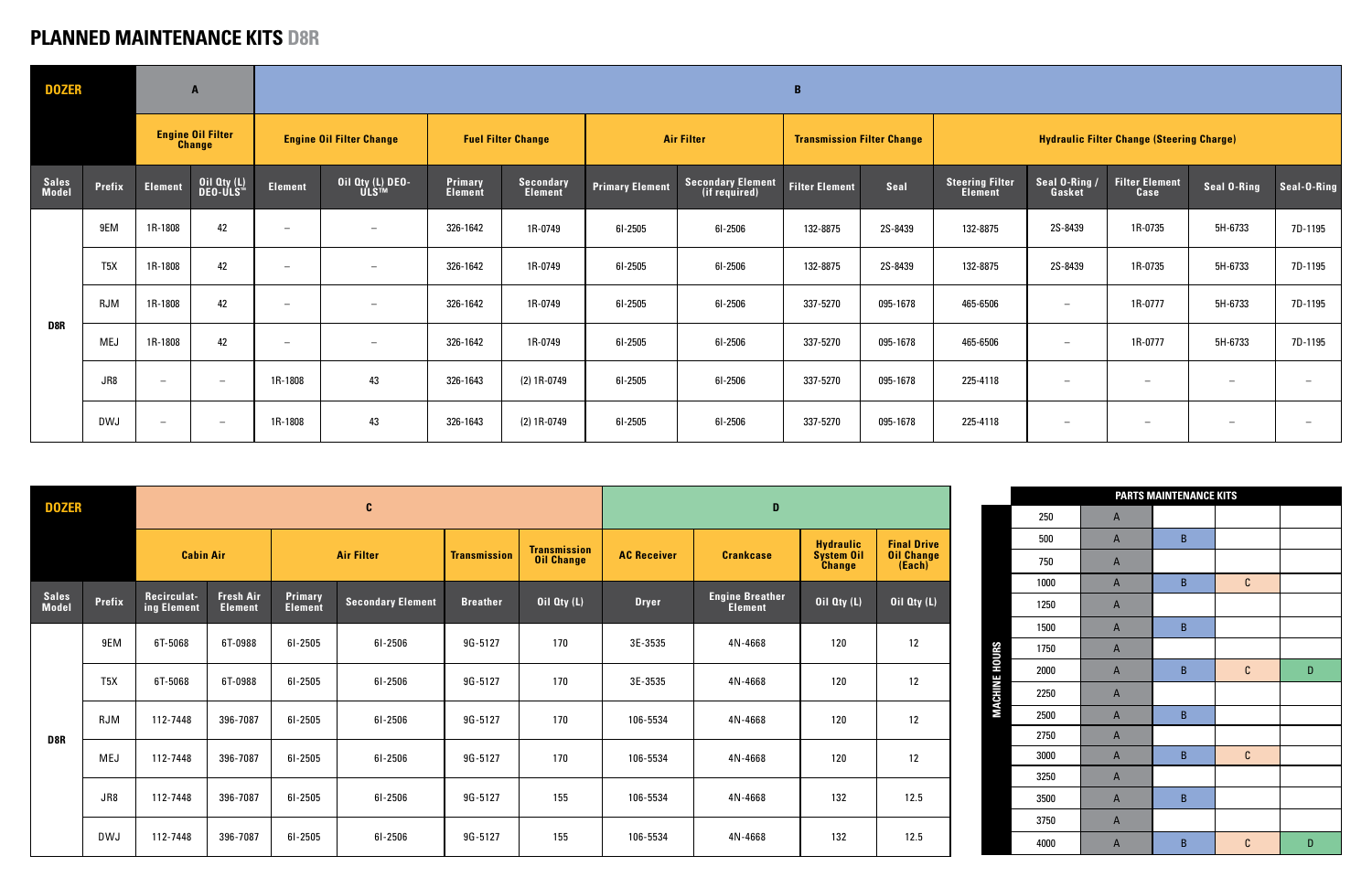| <b>LINKAGE PIN PART NUMBERS</b> |                  |                                     |                          |                  |                          |                 |                           |  |  |  |  |
|---------------------------------|------------------|-------------------------------------|--------------------------|------------------|--------------------------|-----------------|---------------------------|--|--|--|--|
|                                 |                  | <b>Ripper - Fixed Parallelogram</b> |                          |                  |                          |                 |                           |  |  |  |  |
| <b>Sales Model</b>              | <b>Prefix</b>    | AA                                  | <b>BB</b>                | cc               | <b>DD</b>                | EE.             | FF.                       |  |  |  |  |
|                                 | 9EM, 7XM         | (2) 4T-1389 Pin Assembly            | (2) 6J-9482 Pin Assembly | (2) 162-0390 Pin | (2) 1U-0990 Pin          | (2) 1U-0990 Pin | (2) 132-7994 Pin Assembly |  |  |  |  |
|                                 |                  |                                     | (2) 4T-1389 Pin Assembly | (2) 9W-7991 Pin  | (2) 4T-0203 Pin Assembly |                 | (2) 4T-0203 Pin Assembly  |  |  |  |  |
|                                 |                  |                                     | (2) 6J-9482 Pin Assembly |                  |                          |                 | (2) 132-7994 Pin Assembly |  |  |  |  |
| D8R                             | T <sub>5</sub> X | (2) 4T-1389 Pin Assembly            | (2) 4T-1389 Pin Assembly | (2) 162-0390 Pin | (2) 1U-0990 Pin          | (2) 1U-0990 Pin | (2) 4T-0203 Pin Assembly  |  |  |  |  |
|                                 | RJM, MEJ         |                                     | (2) 6J-9482 Pin Assembly | (2) 162-0390 Pin | (2) 1U-0990 Pin          | (2) 1U-0990 Pin | (2) 132-7994 Pin Assembly |  |  |  |  |
|                                 |                  | (2) 4T-1389 Pin Assembly            | (2) 4T-1389 Pin Assembly |                  |                          |                 |                           |  |  |  |  |
|                                 | JR8, DWJ         | (2) 4T-1389 Pin Assembly            | (2) 6J-9482 Pin Assembly | (2) 162-0390 Pin | (2) 1U-0990 Pin          | (2) 1U-0990 Pin | (2) 132-7994 Pin Assembly |  |  |  |  |

| <b>BEARING &amp; BUSHING PART NUMBERS</b> |                  |                                     |                     |                     |                     |                     |                     |  |
|-------------------------------------------|------------------|-------------------------------------|---------------------|---------------------|---------------------|---------------------|---------------------|--|
|                                           |                  | <b>Ripper - Fixed Parallelogram</b> |                     |                     |                     |                     |                     |  |
| Sales Model                               | <b>Prefix</b>    | AA                                  | <b>BB</b>           | cc                  | <b>DD</b>           | EE.                 | FF.                 |  |
|                                           | 9EM, 7XM         | (4) 7T-3746 Bushing                 | (4) 4T-9751 Bushing | (2) 3G-5999 Bushing | (2) 3G-5999 Bushing | (2) 3G-5999 Bushing | (2) 3G-5999 Bushing |  |
|                                           |                  |                                     | (4) 7T-3746 Bushing |                     |                     |                     |                     |  |
|                                           | T <sub>5</sub> X |                                     | (4) 4T-9751 Bushing |                     |                     |                     | (2) 3G-5999 Bushing |  |
| D8R                                       |                  | (4) 7T-3746 Bushing                 | (4) 7T-3746 Bushing | (2) 3G-5999 Bushing | (2) 3G-5999 Bushing | (2) 3G-5999 Bushing |                     |  |
|                                           | RJM, MEJ         | (4) 7T-3746 Bushing                 | (4) 4T-9751 Bushing | (2) 3G-5999 Bushing | (2) 3G-5999 Bushing | (2) 3G-5999 Bushing |                     |  |
|                                           |                  |                                     | (4) 7T-3746 Bushing |                     |                     |                     | (2) 3G-5999 Bushing |  |
|                                           | JR8, DWJ         | (4) 7T-3746 Bushing                 | (4) 4T-9751 Bushing | (2) 3G-5999 Bushing | (2) 3G-5999 Bushing | (2) 3G-5999 Bushing | (2) 3G-5999 Bushing |  |

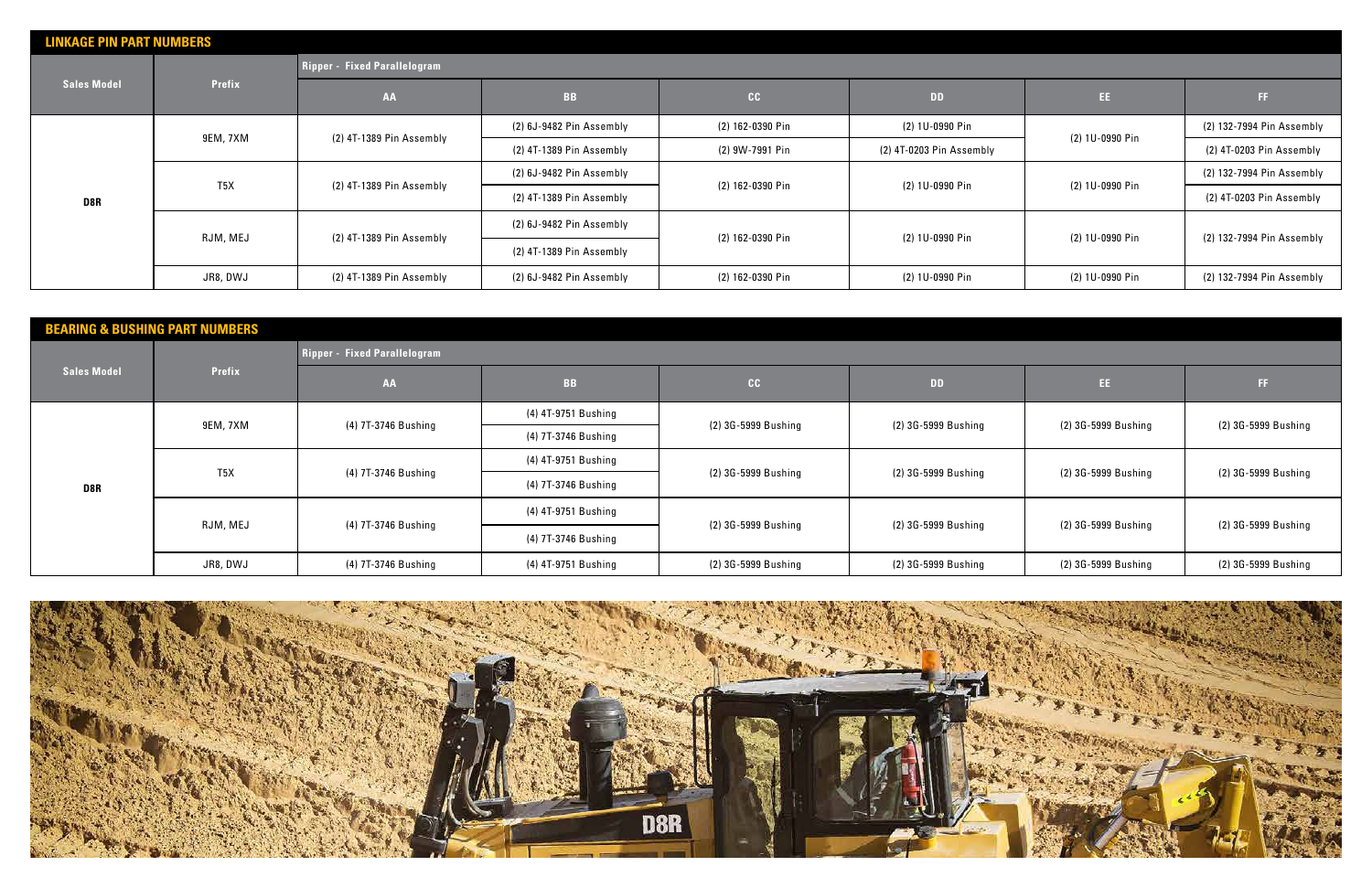![](_page_4_Figure_1.jpeg)

|                    | <b>LINKAGE PIN PART NUMBERS</b> |                         |                 |                                       |                 |                               |                      |                   |                   |
|--------------------|---------------------------------|-------------------------|-----------------|---------------------------------------|-----------------|-------------------------------|----------------------|-------------------|-------------------|
|                    |                                 | <b>Blade - L Shaped</b> |                 |                                       |                 |                               |                      |                   |                   |
| <b>Sales Model</b> | <b>Prefix</b>                   |                         | B               |                                       |                 |                               |                      |                   |                   |
|                    | 9EM, 7XM                        | (2) 524-4892 Trunnion   | (4) 4T-7534 Pin | 3G-7016 Pin (RH)<br>239-9940 Pin (LH) | (2) 1U-2472 Pin | 238-8637 Cylinder<br>Assembly | (2) 9J-0123 Trunnion | 110-2966 Trunnion | 110-3292 Trunnion |
|                    |                                 |                         |                 | (2) 3G-7016 Pin                       |                 | 6E-1103 Cylinder<br>Assembly  |                      | 110-4206 Trunnion |                   |
|                    | T <sub>5</sub> X                | (2) 524-4892 Trunnion   | (4) 4T-7534 Pin | 3G-7016 Pin (RH)<br>239-9940 Pin (LH) | (2) 1U-2472 Pin | 238-8637 Cylinder             | (2) 9J-0123 Trunnion | 110-2966 Trunnion | 110-3292 Trunnion |
| D8R                |                                 |                         |                 | (2) 3G-7016 Pin                       |                 | Assembly                      |                      |                   |                   |
|                    | RJM, MEJ                        | (2) 524-4892 Trunnion   | (4) 4T-7534 Pin | 3G-7016 Pin (RH)<br>239-9940 Pin (LH) | (2) 1U-2472 Pin | 238-8637 Cylinder             | (2) 9J-0123 Trunnion | 110-2966 Trunnion | 110-3292 Trunnion |
|                    |                                 |                         |                 | (2) 3G-7016 Pin                       |                 | Assembly                      |                      |                   |                   |
|                    | JR8, DWJ                        | (2) 524-4892 Trunnion   | (4) 4T-7534 Pin | 3G-7016 Pin (RH)<br>239-9940 Pin (LH) | (2) 1U-2472 Pin | 238-8637 Cylinder             | (2) 9J-0123 Trunnion | 110-2966 Trunnion | 110-3292 Trunnion |
|                    |                                 |                         |                 | (2) 3G-7016 Pin                       |                 | Assembly                      |                      |                   |                   |

|                    |                  | <b>BEARING &amp; BUSHING PART NUMBERS</b>       |                                           |                          |                     |                                             |                          |                      |                      |
|--------------------|------------------|-------------------------------------------------|-------------------------------------------|--------------------------|---------------------|---------------------------------------------|--------------------------|----------------------|----------------------|
|                    |                  | <b>Blade - L Shaped</b>                         |                                           |                          |                     |                                             |                          |                      |                      |
| <b>Sales Model</b> | <b>Prefix</b>    |                                                 | <b>IB</b>                                 |                          |                     |                                             |                          |                      |                      |
|                    | 9EM, 7XM         | (2) 193-3063 Cap Bearing                        | 8x 8E-6752 Bushing                        | (2) 1U-2182 Bushing (RH) | (2) 7J-3297 Bearing | (4) 6E-1108 Bushing<br>(4) 104-1844 Bushing | (2) 160-6310 Cap Bearing | 160-6307 Cap Bearing | 160-6307 Cap Bearing |
|                    |                  | (2) 1J-6740 Bearing                             | (4) 3G-9598 Bushing                       | (4) 1U-2182 Bushing      |                     |                                             | 3G-0910 Cap Bearing      | 61-8676 Bearing      | 61-8676 Bearing      |
|                    |                  | (2) 193-3063 Cap Bearing                        | 8x 8E-6752 Bushing                        | (2) 1U-2182 Bushing (RH) | (2) 7J-3297 Bearing | (4) 6E-1108 Bushing                         | (2) 160-6310 Cap Bearing | 160-6307 Cap Bearing | 160-6307 Cap Bearing |
| D <sub>8</sub> R   | T <sub>5</sub> X | (2) 1J-6740 Bearing                             | (4) 3G-9598 Bushing                       | (4) 1U-2182 Bushing      |                     | (4) 104-1844 Bushing                        |                          | 61-8676 Bearing      | 61-8676 Bearing      |
|                    | RJM, MEJ         | (2) 193-3063 Cap Bearing                        | 8x 8E-6752 Bushing                        | (2) 1U-2182 Bushing (RH) | (2) 7J-3297 Bearing | (4) 6E-1108 Bushing                         | (2) 160-6310 Cap Bearing | 160-6307 Cap Bearing | 160-6307 Cap Bearing |
|                    |                  | (2) 1J-6740 Bearing                             | (4) 3G-9598 Bushing                       | (4) 1U-2182 Bushing      |                     | (4) 104-1844 Bushing                        |                          | 61-8676 Bearing      | 61-8676 Bearing      |
|                    |                  | (2) 193-3063 Cap Bearing<br>(2) 1J-6740 Bearing | 8x 8E-6752 Bushing<br>(4) 3G-9598 Bushing | (2) 1U-2182 Bushing (RH) |                     | (4) 6E-1108 Bushing                         |                          | 160-6307 Cap Bearing | 160-6307 Cap Bearing |
|                    | JR8, DWJ         |                                                 |                                           | (4) 1U-2182 Bushing      | (2) 7J-3297 Bearing | (4) 104-1844 Bushing                        | (2) 160-6310 Cap Bearing | 61-8676 Bearing      | 61-8676 Bearing      |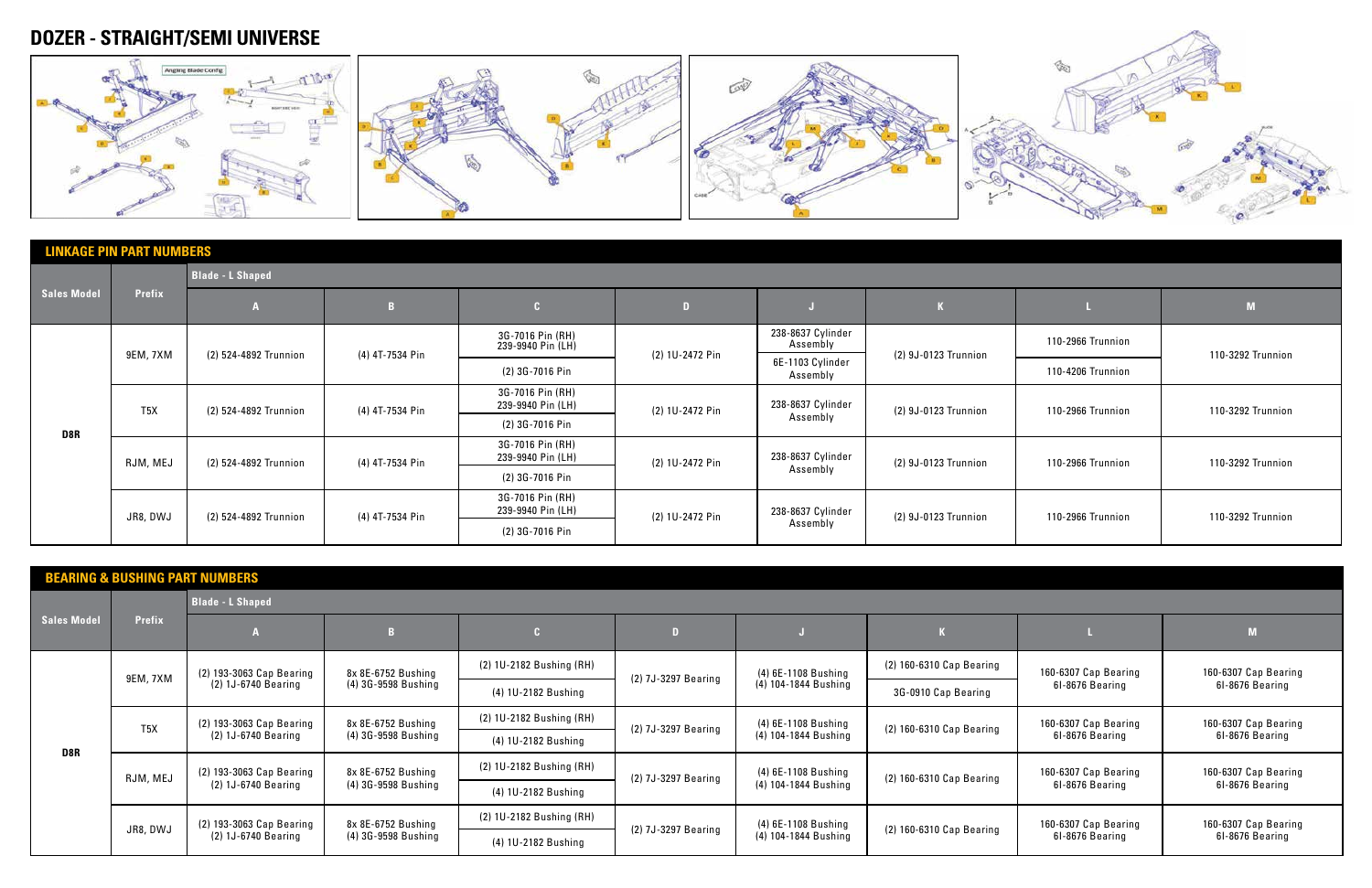# **DOZER - VPAT/ANGLING**

![](_page_5_Figure_1.jpeg)

|                    | <b>LINKAGE PIN PART NUMBERS</b> |                                     |              |                  |                 |                 |                       |                               |                      |                      |                       |
|--------------------|---------------------------------|-------------------------------------|--------------|------------------|-----------------|-----------------|-----------------------|-------------------------------|----------------------|----------------------|-----------------------|
|                    |                                 | <b>VPAT Vertical Lift Cylinders</b> |              |                  |                 |                 |                       |                               |                      | <b>Equalizer Bar</b> |                       |
| <b>Sales Model</b> | <b>Prefix</b>                   |                                     |              |                  |                 |                 |                       |                               |                      | A (Ebar Center)      | <b>B</b> (Ebar Outer) |
|                    | 9EM, 7XM                        | (2) 524-4892 Trunnion Assembly      | 159-8807 Pin | (2) 158-3653 Pin | (2) 6J-3774 Pin | (2) 3G-7016 Pin | (2) 163-5778 Trunnion | 238-8637 Cylinder<br>Assembly | (2) 9J-0123 Trunnion | 219-5743 Pin         | (2) 219-5735 Pin      |
|                    |                                 |                                     |              |                  |                 |                 |                       | 6E-1103 Cylinder<br>Assembly  |                      | 6Y-3545 Pin          | (2) 7T-4865 Pin       |
| D8R                | T <sub>5</sub> X                | (2) 524-4892 Trunnion Assembly      | 159-8807 Pin | (2) 158-3653 Pin | (2) 6J-3774 Pin | (2) 3G-7016 Pin | (2) 163-5778 Trunnion | 238-8637 Cylinder<br>Assembly | (2) 9J-0123 Trunnion | 219-5743 Pin         | (2) 219-5735 Pin      |
|                    | RJM, MEJ                        | (2) 524-4892 Trunnion Assembly      | 159-8807 Pin | (2) 158-3653 Pin | (2) 6J-3774 Pin | (2) 3G-7016 Pin | (2) 163-5778 Trunnion | 238-8637 Cylinder<br>Assembly | (2) 9J-0123 Trunnion | 219-5743 Pin         | (2) 219-5735 Pin      |
|                    | JR8, DWJ                        | $\overbrace{\hspace{25mm}}^{}$      |              |                  |                 |                 |                       |                               |                      | 219-5743 Pin         | (2) 219-5735 Pin      |

|                    |                  | <b>BEARING &amp; BUSHING PART NUMBERS</b>                |                                 |                                                 |                     |                     |                                    |                                             |                          |                      |                       |
|--------------------|------------------|----------------------------------------------------------|---------------------------------|-------------------------------------------------|---------------------|---------------------|------------------------------------|---------------------------------------------|--------------------------|----------------------|-----------------------|
|                    |                  | <b>VPAT Vertical Lift Cylinders</b>                      |                                 |                                                 |                     |                     |                                    |                                             |                          | <b>Equalizer Bar</b> |                       |
| <b>Sales Model</b> | <b>Prefix</b>    |                                                          |                                 |                                                 |                     |                     |                                    |                                             |                          | A (Ebar Center)      | <b>B</b> (Ebar Outer) |
|                    | 9EM, 7XM         | (2) 193-3063 Cap Assembly Bearing<br>(2) 1J-6744 Bearing | $\overline{\phantom{a}}$        | (2) 3J-5190 Cap Bearing<br>(2) 156-4127 Bearing | (2) 7T-9147 Bearing | (4) 1U-2182 Bushing | (2) 160-6309 Cap<br><b>Bearing</b> | (4) 6E-1108 Bushing<br>(4) 104-1844 Bushing | (2) 160-6310 Cap Bearing | (2) 130-3139 Bushing | (2) 117-4013 Bushing  |
|                    |                  |                                                          |                                 |                                                 |                     |                     |                                    |                                             | G-0910 Cap Bearing       |                      |                       |
| D8R                | T <sub>5</sub> X | (2) 193-3063 Cap Assembly Bearing<br>(2) 1J-6744 Bearing | $\overline{\phantom{m}}$        | (2) 3J-5190 Cap Bearing<br>(2) 156-4127 Bearing | (2) 7T-9147 Bearing | (4) 1U-2182 Bushing | (2) 160-6309 Cap<br>Bearing        | (4) 6E-1108 Bushing<br>(4) 104-1844 Bushing | (2) 160-6310 Cap Bearing | (2) 130-3139 Bushing | (2) 117-4013 Bushing  |
|                    | RJM, MEJ         | (2) 193-3063 Cap Assembly Bearing<br>(2) 1J-6744 Bearing | $\hspace{0.1mm}-\hspace{0.1mm}$ | (2) 3J-5190 Cap Bearing<br>(2) 156-4127 Bearing | (2) 7T-9147 Bearing | (4) 1U-2182 Bushing | (2) 160-6309 Cap<br>Bearing        | (4) 6E-1108 Bushing<br>(4) 104-1844 Bushing | (2) 160-6310 Cap Bearing | (2) 130-3139 Bushing | (2) 117-4013 Bushing  |
|                    | JR8, DWJ         |                                                          | $\hspace{0.1mm}-\hspace{0.1mm}$ |                                                 | $\hspace{0.05cm}$   |                     |                                    |                                             |                          | (2) 130-3139 Bushing | (2) 117-4013 Bushing  |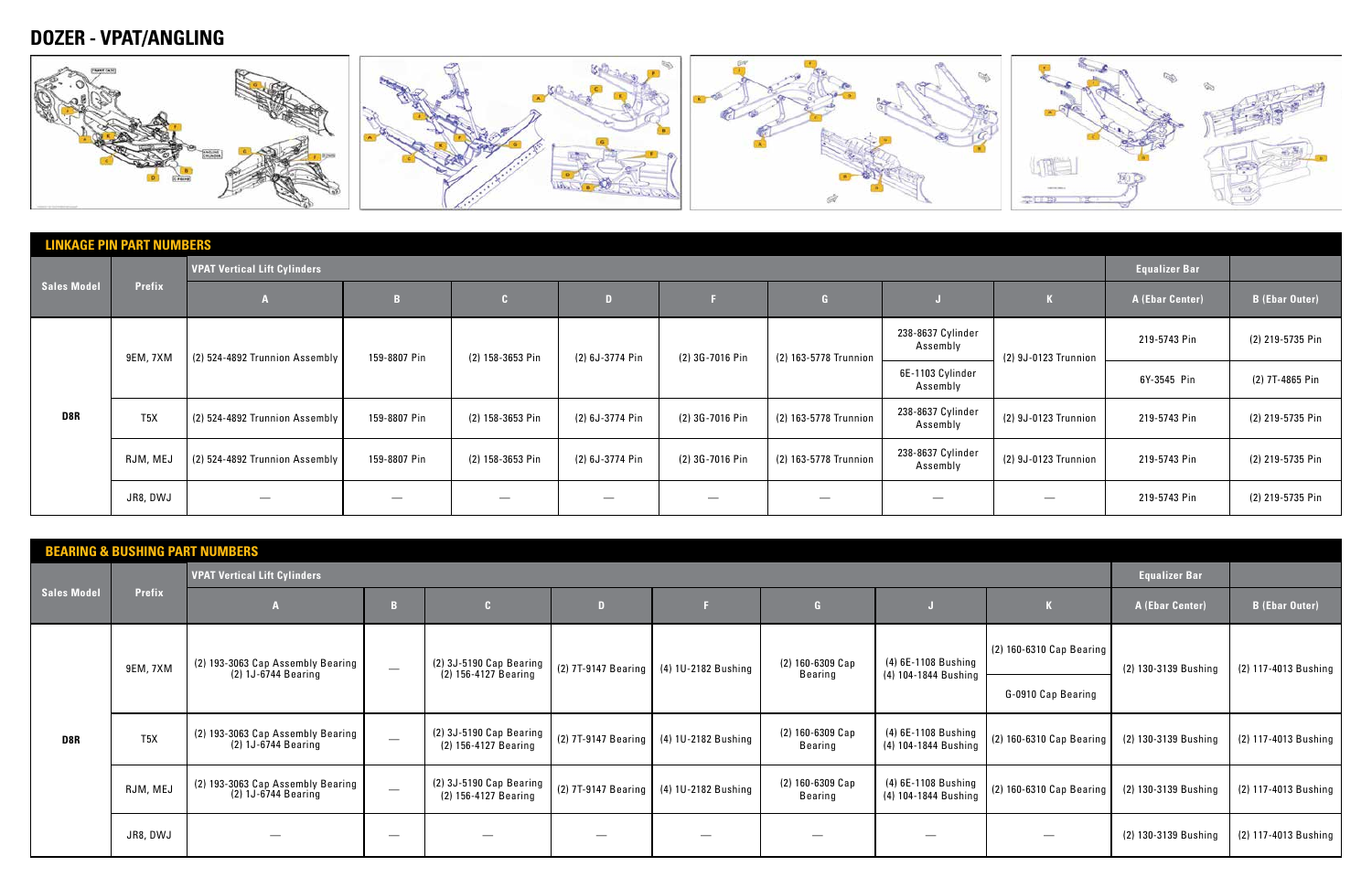## **GROUND ENGAGING TOOLS D8R**

| <b>Models</b>                                                | <b>Type</b>                                                                                                        |                              | <b>End Bits</b>                | <b>Edges</b>                                   | <b>Hardware</b>                   |  |  |  |
|--------------------------------------------------------------|--------------------------------------------------------------------------------------------------------------------|------------------------------|--------------------------------|------------------------------------------------|-----------------------------------|--|--|--|
|                                                              | Blade Serial Number Prefix: 1KH, 2PP, 2TP, 3MP, 3WH, 1HP, 6LH,<br>9BH, 9PH, 2NP, 05A, 9TP, BHW, B8S, DZA, DZX, DK2 |                              |                                |                                                |                                   |  |  |  |
| D8R                                                          | 000<br>0000                                                                                                        | <b>General Duty</b>          | 8E-4193 (RH)<br>8E-4194 (LH)   | $6Y-5540(2x)$<br>4T-6381                       | <b>Bolts:</b><br>4J-9058<br>Nuts: |  |  |  |
| Semi-<br><b>Universal</b><br>$0.9 - 0.$<br><br><b>Blades</b> | Level Cut                                                                                                          | 6Y-4277 (RH)<br>6Y-4278 (LH) | $6Y-5540(2x)$<br>4T-6381       |                                                |                                   |  |  |  |
|                                                              | 0.000                                                                                                              | Performance                  | 479-8129 (RH)<br>479-8130 (LH) | 479-8131 (RH)<br>479-8132 (LH)<br>7T-9126 (CT) | 5P-8250<br><b>Quantity:</b><br>33 |  |  |  |

| <b>Sales</b>                              | <b>Serial Number</b> |                     |                   | Part          | <b>Field Repair</b> |             |
|-------------------------------------------|----------------------|---------------------|-------------------|---------------|---------------------|-------------|
| <b>Model</b>                              | <b>Prefix</b>        | <b>Tip Size</b>     | <b>Shank Type</b> | <b>Number</b> | <b>Adapter</b>      | <b>Nose</b> |
| 9EM, T5X,<br>D8R<br>MEJ, RJM,<br>DWJ, JR8 | R450<br>CR450        | Multi Shank         | 8E-5346           | 8E-8418       | 9U-9694             |             |
|                                           |                      | <b>Single Shank</b> | 8E-5347           |               |                     |             |
|                                           |                      | Deep Rip            | 8E-5340           |               |                     |             |

| <b>Sales</b> | <b>Serial Number</b>  | <b>Tip Size</b> |                   |                             |          | <b>Tips</b>         |             | <b>Hardware</b> |         |
|--------------|-----------------------|-----------------|-------------------|-----------------------------|----------|---------------------|-------------|-----------------|---------|
| <b>Model</b> | <b>Prefix</b>         |                 |                   | <b>Style</b><br><b>Type</b> |          | <b>Intermediate</b> | <b>Long</b> |                 |         |
|              |                       | R450            |                   | Centerline                  | 9W-2451  | 9W-2452             | 114-0453    | Pin             | 6Y-3394 |
| 9EM, T5X,    |                       | Pin-on          | A.R.M.            |                             | 8E-5770  |                     | Retainer    | 8E-4743         |         |
| D8R          | MEJ, RJM,<br>DWJ, JR8 | CapSure™        | <b>Centerline</b> | 380-1218                    | 380-1209 |                     | Pin Kit     |                 |         |
|              | <b>CR450</b>          |                 | A.R.M.            |                             | 380-1225 |                     |             | 380-1211        |         |

**SHARPENED HARDENED PROFILE –** Cuts through tough and compact materials, causing lower ripping resistance and less horsepower loss. **EXTENDED PROTECTORS** - Offer 60% more coverage.

![](_page_6_Picture_14.jpeg)

| <b>Sales</b><br><b>Model</b>              | <b>Serial Number</b><br><b>Prefix</b> | <b>Shank</b><br><b>Width</b> | <b>Type</b>       | <b>Standard</b> | <b>Sharp</b> | <b>Extended</b>           |                      | <b>Hardware</b> | <b>Quantity</b> |
|-------------------------------------------|---------------------------------------|------------------------------|-------------------|-----------------|--------------|---------------------------|----------------------|-----------------|-----------------|
| 9EM, T5X,<br>D8R<br>MEJ, RJM,<br>DWJ, JR8 |                                       | Pin-on                       | 6J-8814           | 8E-1848         | 132-4716     | Pin<br>Retainer           | 6Y-3394<br>8E-4743   |                 |                 |
|                                           | 75 mm                                 | CapSure <sup>™</sup>         | $\qquad \qquad -$ | 380-1214        | 380-1223     | Upper<br>Lower<br>Pin Kit | 380-1211<br>380-1222 |                 |                 |

### **BLADE END BITS AND CUTTING EDGES**

#### **RIPPER SHANKS**

### **RIPPER TIPS**

#### **RIPPER SHANK PROTECTORS**

**MINIMAL THROW AWAY –** Multiple edge sections allow you to rotate or replace only the worn areas.

**IMPROVED PRODUCTIVITY –** Broad offerings allow you to have both end bit penetration and long cutting edge life, resulting in less maintenance.

**HAMMERLESS DESIGN –** Allows pin reuse on R style adapters. Fast, easy removal and installation. Reduces risk of injury.

#### **ABRASION RESISTANT MATERIAL (A.R.M.) –** Additional hard tungsten carbide coating that extends wear life and lowers cost per hour.

**SAFER, SIMPLER INSTALLATION**  Threaded holes allow easier handling of edges at first install or during rotation to wear opposite edge.

| <b>MAJOR COMPONENTS</b>                           |                    |                 |                          |
|---------------------------------------------------|--------------------|-----------------|--------------------------|
| <b>Item</b>                                       | <b>Prefix</b>      | <b>Standard</b> | <b>Reman</b>             |
|                                                   | 9EM, T5X           | 3406C           |                          |
| <b>Engine</b>                                     | MEJ, RJM           | 3406C           | $\overline{\phantom{0}}$ |
|                                                   | DWJ, JR8           | C15             |                          |
|                                                   | 9EM, T5X           | 338-3454        | 10R-9815                 |
| <b>Starter Motor</b>                              | MEJ, RJM           | 338-3454        | 10R-9815                 |
|                                                   | DWJ, JR8           | 349-6350        | 20R-1312                 |
|                                                   | 9EM, T5X           | 177-9953        | 10R-9790                 |
| <b>Alternator</b>                                 | MEJ, RJM           | 197-8820        | 10R-9789                 |
|                                                   | DWJ, JR8           | 249-0313        | 10R-9097                 |
|                                                   | 9EM, T5X           | 352-0203        | 10R-0482                 |
| <b>Water Pump</b>                                 | MEJ, RJM           | 352-0203        | 10R-0482                 |
|                                                   | DWJ, JR8           | 352-0211        | 10R-0484                 |
|                                                   | 9EM, T5X           | 179-5922        | 0R-9899                  |
| <b>Turbocharger</b>                               | MEJ, RJM           | 179-5922        | 0R-9899                  |
|                                                   | DWJ, JR8           | 483-0845        | $\qquad \qquad -$        |
|                                                   | 9EM, T5X           | 1W-1700         | 0R-3008                  |
| <b>Fuel Pump</b>                                  | MEJ, RJM           | 1W-1700         | 0R-3008                  |
|                                                   | DWJ, JR8           | 384-8612        | 20R-1525                 |
|                                                   | 9EM, T5X           | 129-1351        | 0R-9943                  |
| <b>Fuel Injector</b>                              | MEJ, RJM           | 129-1351        | 0R-9943                  |
|                                                   | DWJ, JR8           | 355-6110        | $\overline{\phantom{0}}$ |
| <b>Transmission</b>                               |                    |                 |                          |
|                                                   | 9EM, T5X, MEJ, RJM | 105-8185        | 0R-4049                  |
| Transmission                                      | DWJ, JR8           | 384-4149        | $\overline{\phantom{0}}$ |
|                                                   | 9EM, T5X, MEJ, RJM | 539-0024        |                          |
| Overhaul Gasket Kit                               | DWJ, JR8           | 539-0116        | $\overline{\phantom{0}}$ |
|                                                   | 9EM, T5X, MEJ, RJM | 539-0026        | -                        |
| Overhaul Bearing Kit                              | DWJ, JR8           | 539-0114        |                          |
| Torque Converter                                  |                    |                 |                          |
|                                                   | 9EM, T5X, MEJ, RJM | 188-3865        | 0R-404                   |
| <b>Torque Converter</b>                           | DWJ, JR8           | 374-8376        | 20R-6120                 |
|                                                   | 9EM, T5X, MEJ, RJM | 478-7892        | $\overline{\phantom{0}}$ |
| Overhaul Gasket Kit                               | DWJ, JR8           | 383-8111        | $\overline{\phantom{0}}$ |
|                                                   | 9EM, T5X, MEJ, RJM | 478-7895        | $\overline{\phantom{0}}$ |
| <b>Overhaul Bearing Kit</b>                       | DWJ, JR8           | 539-0523        |                          |
|                                                   | 9EM, T5X, MEJ, RJM | 336-5750        | 0R-2310                  |
| <b>Final Drive</b>                                | DWJ, JR8           | 336-5750        | 0R-2310                  |
|                                                   | 9EM, T5X, MEJ, RJM | 115-2421        | $\qquad \qquad -$        |
| <b>Batteries - Heavy Duty Premium High Output</b> | DWJ, JR8           | 115-2421        |                          |
|                                                   | 9EM, T5X, MEJ, RJM | 9T-8346         | 0R-8503                  |
| <b>Implement Pump</b>                             | DWJ, JR8           | 495-7571        | $\overline{\phantom{0}}$ |
|                                                   | 9EM, T5X, MEJ, RJM | 421-1808        | 0R-4612                  |
| <b>Steering Pump</b>                              | DWJ, JR8           |                 | 20R-7025                 |
|                                                   |                    | 325-9788        |                          |
| <b>Steering Motor</b>                             |                    |                 |                          |
| Motor                                             | 9EM, T5X, MEJ, RJM | 159-7162        | 0R-4613                  |
|                                                   | DWJ, JR8           | 252-5127        | 10R-4579                 |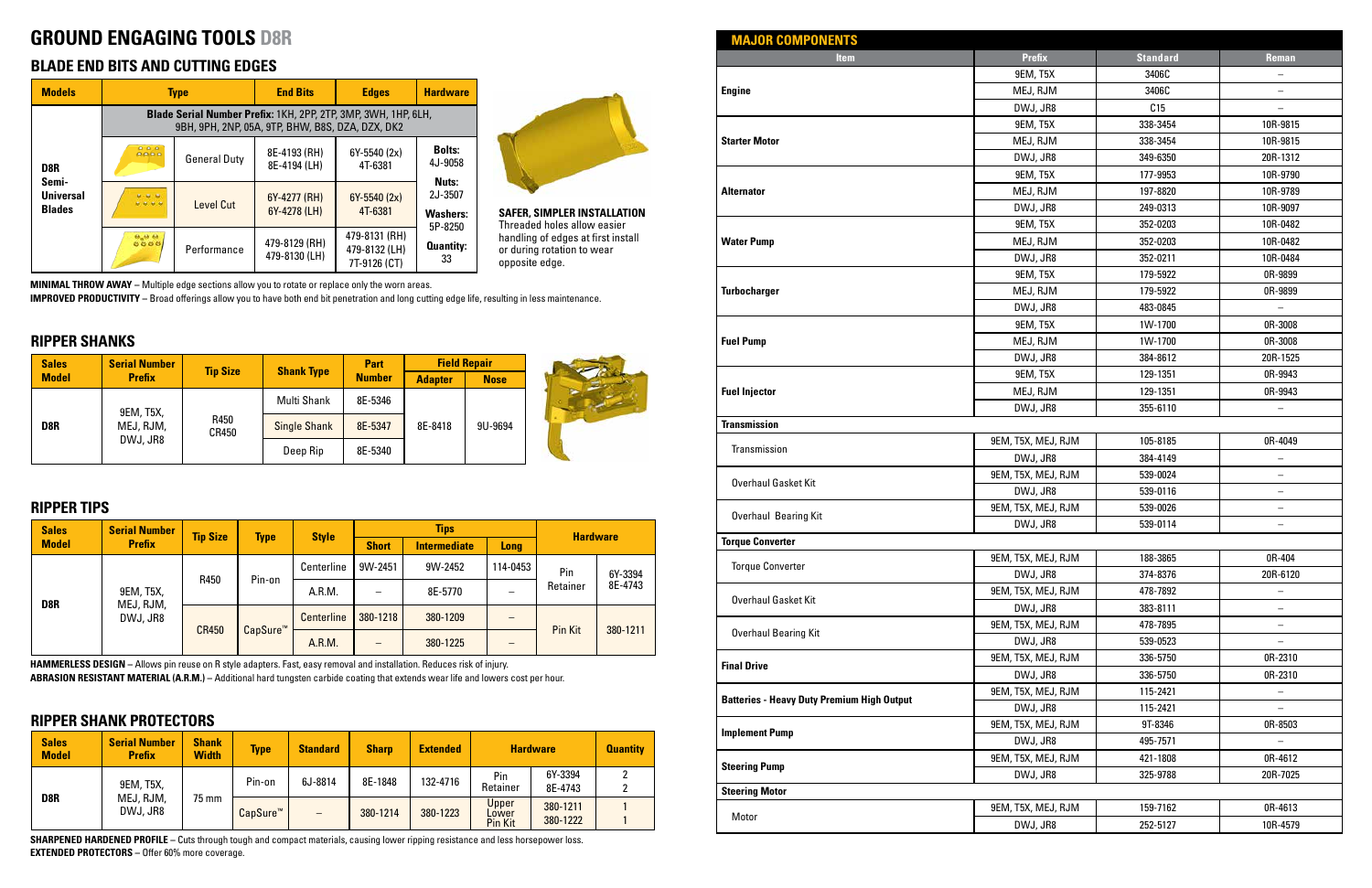| <b>MAJOR COMPONENTS</b>        |                    |                                |                          |
|--------------------------------|--------------------|--------------------------------|--------------------------|
| <b>Item</b>                    | <b>Prefix</b>      | <b>Standard</b>                | <b>Reman</b>             |
| <b>Steering Motor (cont'd)</b> |                    |                                |                          |
| <b>Bearing Kit</b>             | 9EM, T5X, MEJ, RJM | 171-5989                       | $\overline{\phantom{0}}$ |
|                                | DWJ, JR8           | 171-5989                       | $\equiv$                 |
| <b>Transmission Pump</b>       | 9EM, T5X, MEJ, RJM | 374-1605                       | 10R-3428                 |
|                                | DWJ, JR8           | 477-9824                       |                          |
| <b>SU-Blade Lift Cylinder</b>  |                    |                                |                          |
| Cylinder                       | 9EM, T5X, MEJ, RJM | 250-5861                       | $\qquad \qquad -$        |
|                                | DWJ, JR8           | 250-5861                       | $\qquad \qquad -$        |
|                                | 9EM, T5X, MEJ, RJM | 6E-1111                        | 0R-8922                  |
| <b>Rod Assembly</b>            | DWJ, JR8           | 6E-1111                        | 0R-8922                  |
|                                | 9EM, T5X, MEJ, RJM | 319-3557                       | $\overline{\phantom{0}}$ |
| Seal Kit                       | DWJ, JR8           | 319-3557                       | $\overline{\phantom{0}}$ |
| <b>Ripper Lift Cylinder</b>    |                    |                                |                          |
|                                | 9EM, T5X, MEJ, RJM | 155-3653                       | $\overline{\phantom{0}}$ |
| Cylinder                       | DWJ, JR8           | 155-3653                       | $-$                      |
| <b>Rod Assembly</b>            | 9EM, T5X, MEJ, RJM | 9T-0584                        | 0R-3082                  |
|                                | DWJ, JR8           | 9T-0584                        | 0R-3082                  |
| Seal Kit                       | 9EM, T5X, MEJ, RJM | 244-2067                       | $\overline{\phantom{0}}$ |
|                                | DWJ, JR8           | 244-2067                       | $\equiv$                 |
| <b>Ripper Tilt Cylinder</b>    |                    |                                |                          |
|                                | 9EM, T5X, MEJ, RJM | 165-0102 (RH)<br>155-3652 (LH) | $\overline{\phantom{0}}$ |
| Cylinder                       | DWJ, JR8           | 165-0102 (RH)<br>155-3652 (LH) |                          |
|                                | 9EM, T5X, MEJ, RJM | 9T-0098                        | 0R-3080                  |
| <b>Rod Assembly</b>            | DWJ, JR8           | 9T-0098                        | 0R-3080                  |
| Seal Kit                       | 9EM, T5X, MEJ, RJM | 244-2050                       | $\overline{\phantom{0}}$ |
|                                | DWJ, JR8           | 244-2050                       | $\qquad \qquad -$        |

|                             | <b>Link Assemblies</b> |                                                     | <b>Track Group</b>                                          |                                                                 |                                                         |                                         |                                                     |  |
|-----------------------------|------------------------|-----------------------------------------------------|-------------------------------------------------------------|-----------------------------------------------------------------|---------------------------------------------------------|-----------------------------------------|-----------------------------------------------------|--|
|                             | <b>44 Sections</b>     | $22''$ (560 mm)<br><b>Extreme</b><br><b>Service</b> | $24'' (610 \text{ mm})$<br><b>Extreme</b><br><b>Service</b> | $24''$ (610 mm)<br><b>Trapexoidal Extreme</b><br><b>Service</b> | 24'' (610 mm)<br><b>Super Extreme</b><br><b>Service</b> | 26'' (660 mm)<br><b>Extreme Service</b> | $28''$ (710 mm)<br><b>Extreme</b><br><b>Service</b> |  |
| General<br><b>Duty</b>      | 391-3968               | 391-3968                                            | -                                                           |                                                                 |                                                         |                                         | 391-3970                                            |  |
| <b>Heavy</b><br><b>Duty</b> | 272-6009               | 384-2954                                            | 384-2960                                                    | 384-2962                                                        | 384-2964                                                | 384-2968                                |                                                     |  |

|                             | <b>Rollers</b>       |                      |                | <b>Sprocket Segments</b>     |                              | <b>Idlers</b>                           |  |
|-----------------------------|----------------------|----------------------|----------------|------------------------------|------------------------------|-----------------------------------------|--|
|                             | <b>Single Flange</b> | <b>Double Flange</b> | <b>Carrier</b> | <b>Tough Steel - 5 Teeth</b> | <b>Rear - Small Diameter</b> | <b>Front - Large</b><br><b>Diameter</b> |  |
| General<br><b>Duty</b>      | 419-7172             | -                    | 419-7172       | 397-9557                     | 415-6134                     | 415-6132                                |  |
| <b>Heavy</b><br><b>Duty</b> | 246-0775             | 246-0779             | 246-0775       | 314-5462                     | 111-1729                     | 111-1730                                |  |

# **UNDERCARRIAGE**

| <b>Description</b>                         | <b>Prefix</b> | <b>Part Number</b>      |
|--------------------------------------------|---------------|-------------------------|
| <b>Glass (Door) Single Pane</b>            | ALL           | 379-6657                |
| <b>Glass (Door) Dual Pane</b>              | ALL           | 389-0855 (LH)           |
|                                            |               | 389-0856 (RH)           |
| <b>Glass (Front) Single Pane</b>           | ALL           | 383-6864                |
| <b>Glass (Front) Dual Pane</b>             | ALL           | 390-3151                |
| <b>Glass (Rear) Single Pane</b>            | ALL           | 383-6865                |
| <b>Glass (Rear) Dual Pane</b>              | ALL           | 390-3154                |
| <b>Glass (LH Side-Sliding) Single Pane</b> | ALL           | 447-0316                |
| <b>Glass (LH Side-Fixed) Single Pane</b>   | ALL           | 447-0307                |
| <b>Glass (LH Side-Fixed) Dual Pane</b>     | <b>ALL</b>    | 390-3152                |
| <b>Glass (RH Side-Sliding) SIngle Pane</b> | ALL           | 447-0310                |
| <b>Glass (RH Side-Fixed) SIngle Pane</b>   | ALL           | 447-0301                |
| <b>Glass (RH Side-Fixed) Dual Pane</b>     | ALL           | 390-3153                |
| Radio - AM/FM                              | ALL           | 462-9619                |
| <b>Radio Antenna</b>                       | ALL           | 8E-1118                 |
| <b>Seat Belt</b>                           | ALL           | 381-4538                |
| <b>Wiper Blade Assembly (Doors)</b>        | ALL           | 6V-5849 or 8C-5060      |
| <b>Wiper Blade Assembly (Front)</b>        | ALL           | (Kit Contains 2 Blades) |
| <b>Wiper (Rear)</b>                        | <b>ALL</b>    | 146-6433                |

| <b>Description</b>             | <b>Prefix</b> | <b>Part Number</b> |
|--------------------------------|---------------|--------------------|
| Lamp Gp - Flood, Ripper        | ALL           | 147-0319           |
| Lamp GP - Flood Rear           | ALL           | 219-6485           |
| <b>Lamp GP - Flood Service</b> | ALL           | 219-6487           |
| Lamp GP - Flood LED            | ALL           | 383-8634           |
| <b>Lamp Halogen Bulb</b>       | ALL           | 351-9918           |
| <b>Lamp Dome</b>               | ALL           | 7N-9943            |
| <b>Mirror - Rear-view</b>      | ALL           | 5P-6874            |

| <b>Description</b>         | <b>Prefix</b> | <b>Part Number</b> |
|----------------------------|---------------|--------------------|
| <b>Cap Assembly - Fuel</b> | ALL           | 349-7059           |
| Camera                     | all           | 459-1800           |
| <b>Padlock</b>             | ALL           | 246-2641           |

# **CAB RELATED**

# **MIRRORS & LIGHTS**

# **OTHER MISCELLANEOUS**